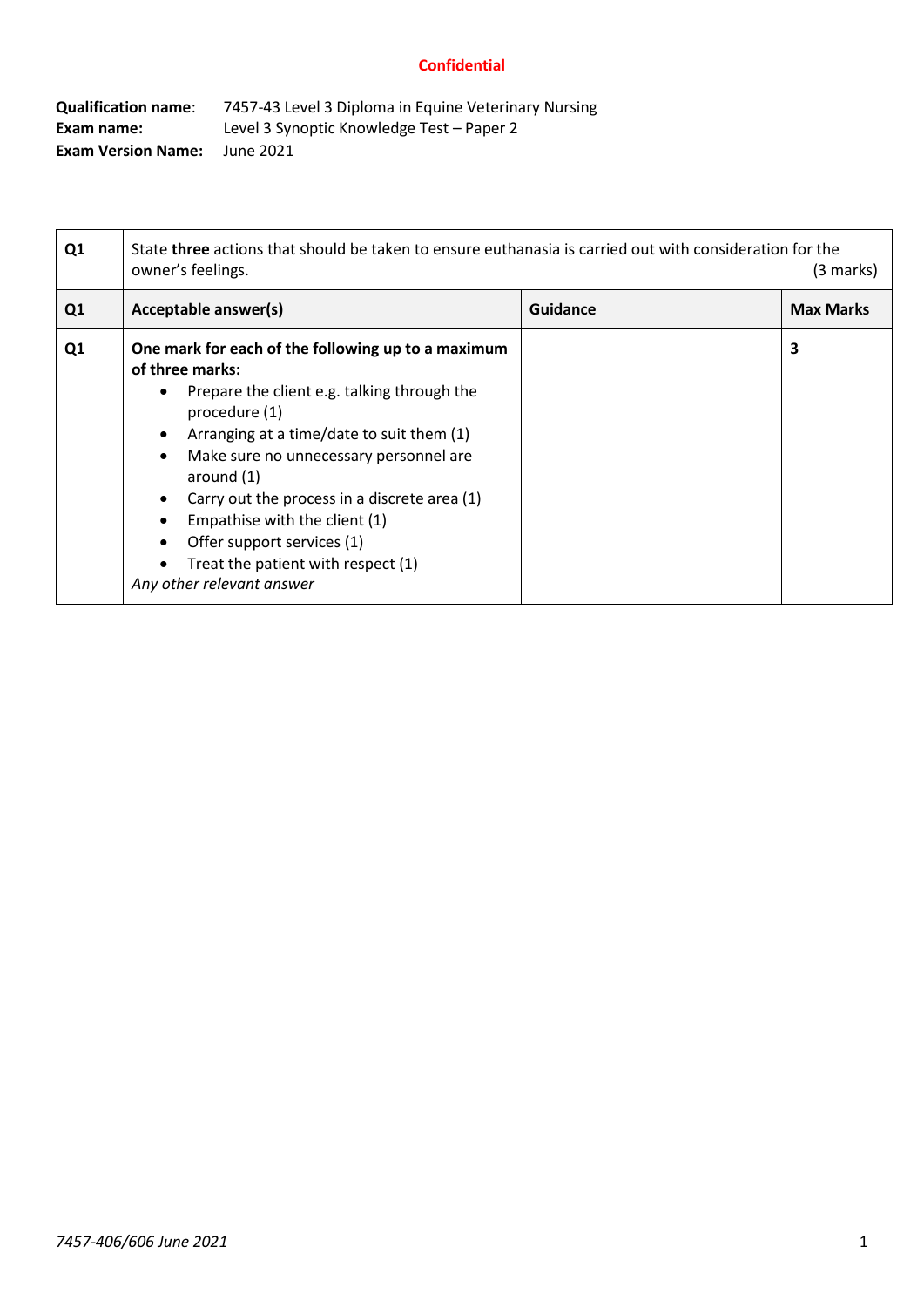| Q <sub>2</sub> | Explain three nursing interventions that should be put in place for a hospitalised laminitic patient. (6 marks)                                                                                                                                                                                                                                                                                                                                                                                                                                                                                                                                                                                                                                                                                                                                                                      |                 |                  |
|----------------|--------------------------------------------------------------------------------------------------------------------------------------------------------------------------------------------------------------------------------------------------------------------------------------------------------------------------------------------------------------------------------------------------------------------------------------------------------------------------------------------------------------------------------------------------------------------------------------------------------------------------------------------------------------------------------------------------------------------------------------------------------------------------------------------------------------------------------------------------------------------------------------|-----------------|------------------|
| Q <sub>2</sub> | Acceptable answer(s)                                                                                                                                                                                                                                                                                                                                                                                                                                                                                                                                                                                                                                                                                                                                                                                                                                                                 | <b>Guidance</b> | <b>Max Marks</b> |
| Q <sub>2</sub> | One mark for each intervention, one mark for<br>explanation of intervention up to a maximum of six<br>marks:                                                                                                                                                                                                                                                                                                                                                                                                                                                                                                                                                                                                                                                                                                                                                                         |                 | 6                |
|                | Box rest $(1)$ – important to limit<br>$\bullet$<br>movement/prevent further damage (1)<br>Deep bedding $(1)$ – important to help to<br>$\bullet$<br>support the feet (1)<br>Dust free environment $(1)$ – important to<br>$\bullet$<br>reduce the risk of respiratory irritation (1)<br>Groom the horse $(1)$ – important to increase<br>$\bullet$<br>circulation (1).<br>Apply frog supports $(1)$ – important to provide<br>$\bullet$<br>support to the feet (1).<br>Feed from a raised surface $(1)$ – important not<br>$\bullet$<br>to overload the front feet (1)<br>Stable near other horses $(1)$ – important to<br>$\bullet$<br>reduce anxiety (1)<br>Provide environmental enrichment (1) -<br>$\bullet$<br>important to prevent boredom (1)<br>Provide forage $(1)$ – prevent development of<br>$\bullet$<br>stereotypies/gastric ulcers (1)<br>Any other relevant answer |                 |                  |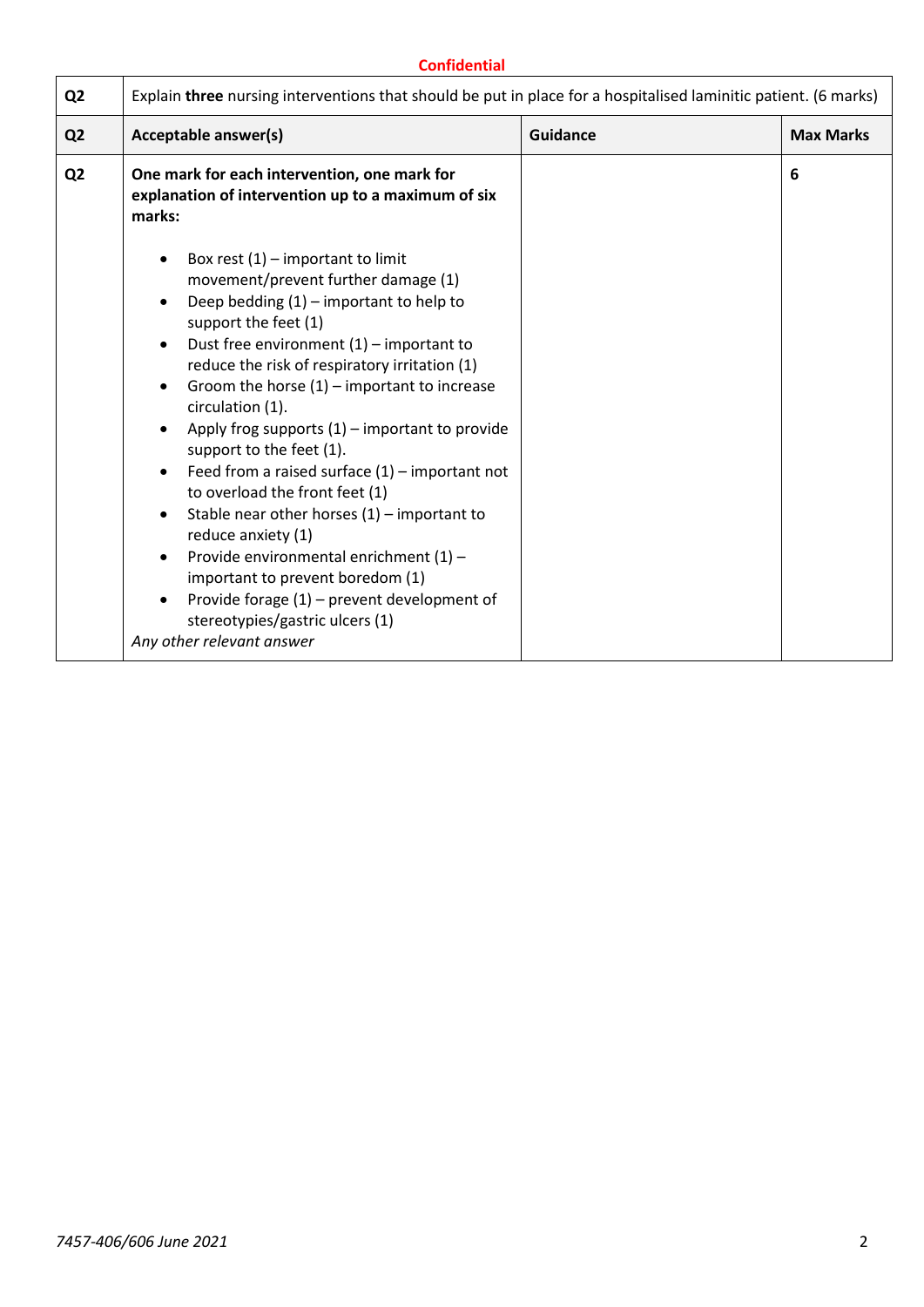| Q <sub>3</sub> | Acceptable answer(s)                                                                                                                                                                                                                                                                                                                                                                                                                                                                                                                                                                                                                                                                                   | <b>Guidance</b> | <b>Max Marks</b> |
|----------------|--------------------------------------------------------------------------------------------------------------------------------------------------------------------------------------------------------------------------------------------------------------------------------------------------------------------------------------------------------------------------------------------------------------------------------------------------------------------------------------------------------------------------------------------------------------------------------------------------------------------------------------------------------------------------------------------------------|-----------------|------------------|
| Q <sub>3</sub> | One mark for each of the following up to a maximum<br>of four marks:<br>Talk through the discharge instructions<br>verbally (1) to allow the client to ask questions<br>(1)<br>Give written discharge instructions for the<br>client to refer to (1) as they will not retain all<br>the information given to them verbally (1)<br>Demonstrate bandaging techniques to client<br>(1) to facilitate learning (1)<br>Get the client to demonstrate bandaging back<br>to you (1) to check understanding (1)<br>Ask the client to repeat the information back<br>to you (1) to check understanding (1)<br>Arrange a follow up appointment (1) to check<br>patient progress (1)<br>Any other relevant answer |                 | 4                |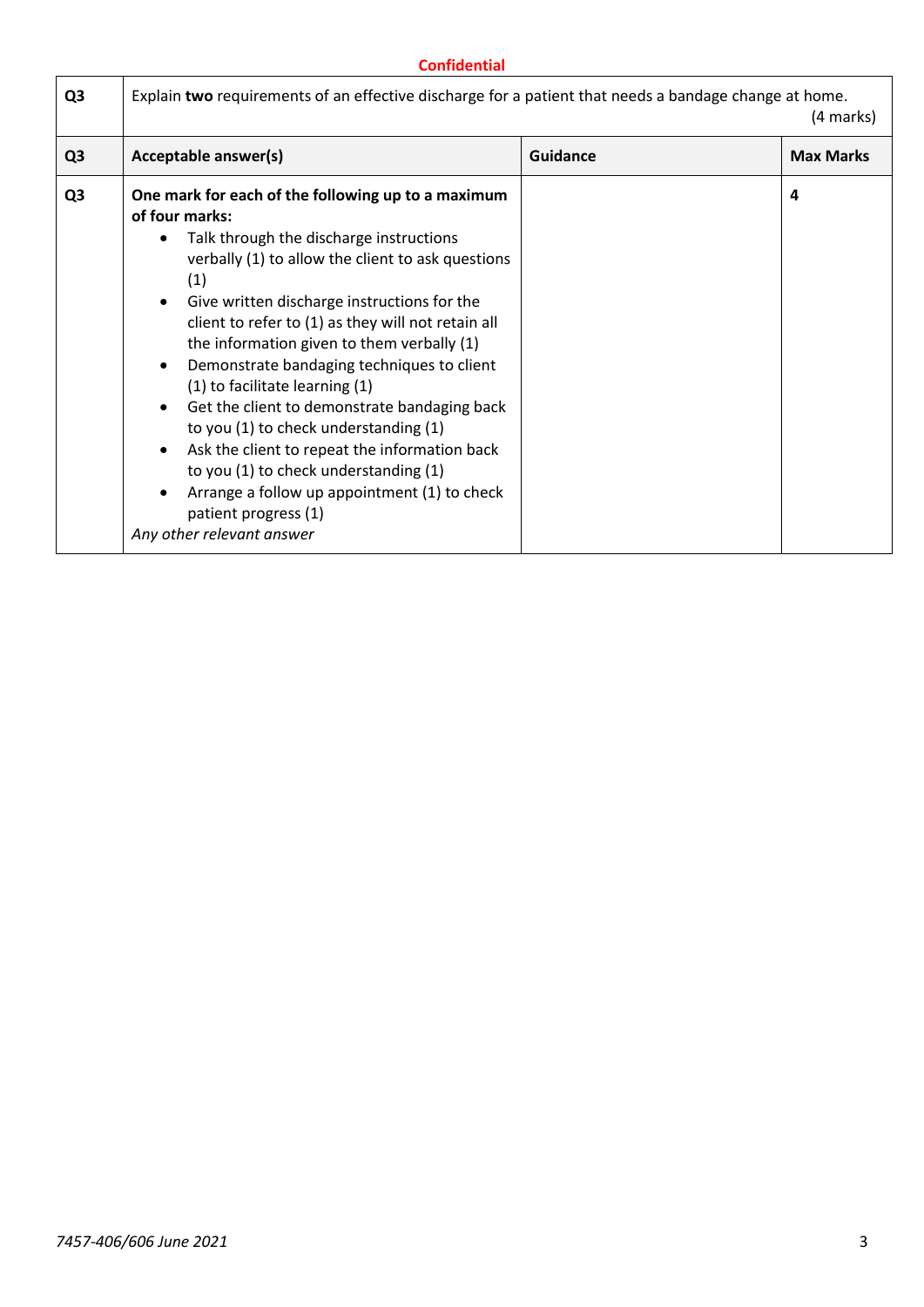|    | <b>Confidential</b>                                                                                                                   |                                                                         |                           |
|----|---------------------------------------------------------------------------------------------------------------------------------------|-------------------------------------------------------------------------|---------------------------|
| Q4 | Name the surgical instrument in Figure 1.<br>a)<br>Describe its use.<br>b)<br><b>Ase</b>                                              |                                                                         | $(1$ mark $)$<br>(1 mark) |
| Q4 | Figure 1<br>https://img.medicalexpo.com/images_me/photo-mg/109952-11040102.jpg<br><b>Acceptable answer(s)</b>                         | Guidance                                                                | <b>Max Marks</b>          |
| Q4 | One mark for each of the following up to a maximum                                                                                    | a. Do not accept needle                                                 | $\overline{2}$            |
|    | of two marks:<br>a) Instrument ID: Olsen Hegar Needle Holders (1)<br>b) Instrument use: Used for stitching and cutting<br>sutures (1) | holder/needle driver<br>b. Do not accept for<br>holding/driving needles |                           |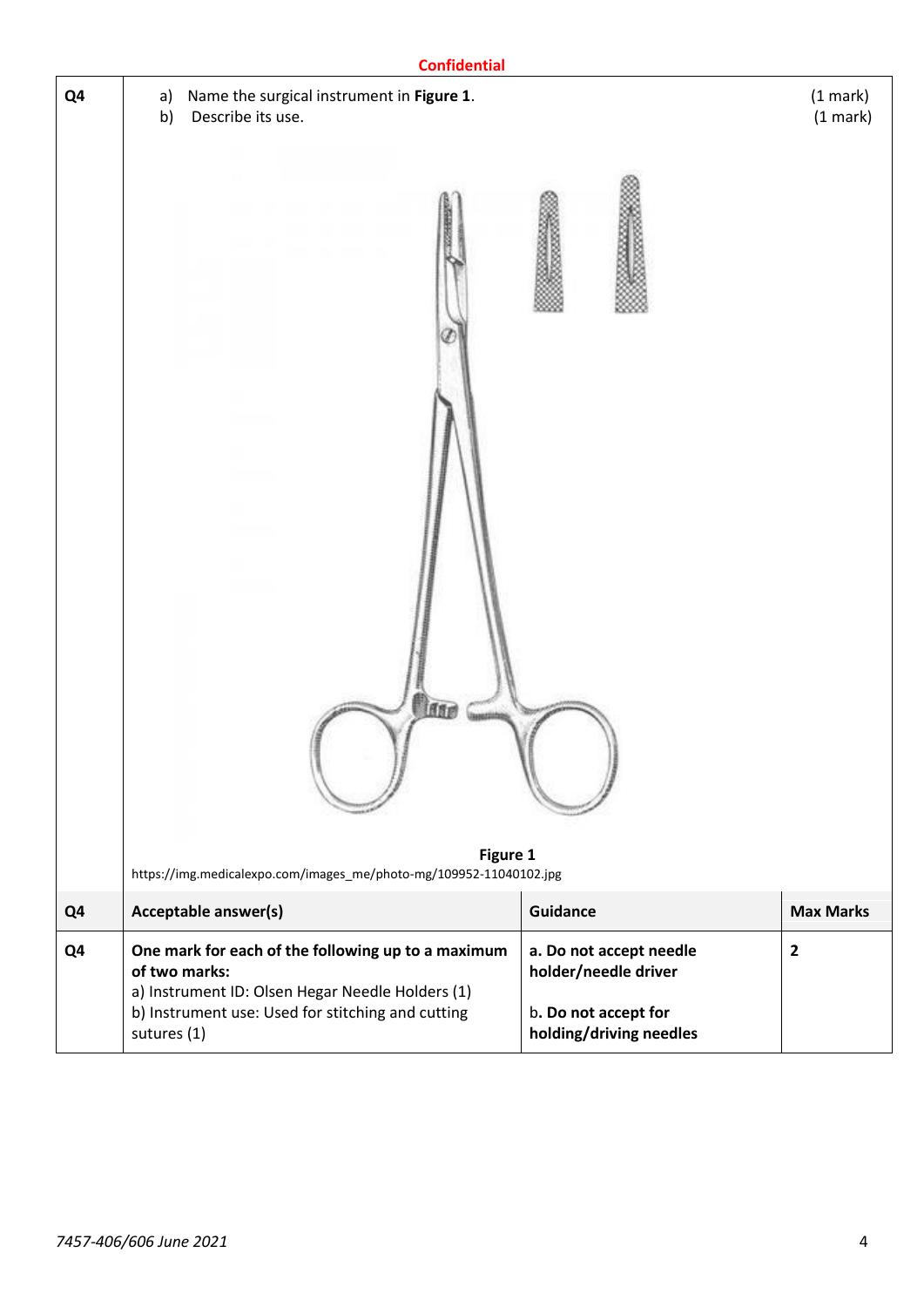| Q5             | Define the following radiographic terms:                                                                                                                                                                                                                                                                                                                                                                                                                                                               |                                                                               |                                                        |
|----------------|--------------------------------------------------------------------------------------------------------------------------------------------------------------------------------------------------------------------------------------------------------------------------------------------------------------------------------------------------------------------------------------------------------------------------------------------------------------------------------------------------------|-------------------------------------------------------------------------------|--------------------------------------------------------|
|                | Density.<br>a)<br>Contrast.<br>b)<br>Definition.<br>C)<br>Film focal distance.<br>d)                                                                                                                                                                                                                                                                                                                                                                                                                   |                                                                               | $(1 \text{ mark})$<br>(1 mark)<br>(1 mark)<br>(1 mark) |
| Q <sub>5</sub> | Acceptable answer(s)                                                                                                                                                                                                                                                                                                                                                                                                                                                                                   | <b>Guidance</b>                                                               | <b>Max Marks</b>                                       |
| Q5             | One mark for each of the following up to a maximum<br>of four marks:<br>Radiographic density: Is the degree of<br>a)<br>blackening of the film (1)<br>Radiographic contrast: Is the difference<br>b)<br>between various radiographic<br>densities/shades of grey on the radiograph (1)<br>Radiographic definition: Refers to the<br>C)<br>sharpness/clarity of the structures visible on<br>the radiograph (1)<br>Film focal distance: The distance between x-<br>d)<br>ray machine and the plate (1). | Does not have to be the exact<br>wording as long as the concept is<br>correct | 4                                                      |

| Q <sub>6</sub> | Describe the patient preparation required for a Magnetic Resonance Imaging (MRI) procedure in an equine<br>(4 marks)<br>practice.                                                                                                                                                                                                                                                                                                                                                                                                                          |                 |                  |
|----------------|------------------------------------------------------------------------------------------------------------------------------------------------------------------------------------------------------------------------------------------------------------------------------------------------------------------------------------------------------------------------------------------------------------------------------------------------------------------------------------------------------------------------------------------------------------|-----------------|------------------|
| Q <sub>6</sub> | Acceptable answer(s)                                                                                                                                                                                                                                                                                                                                                                                                                                                                                                                                       | <b>Guidance</b> | <b>Max Marks</b> |
| Q <sub>6</sub> | One mark for each of the following up to a maximum<br>of four marks:<br>MRI is usually carried out with the patient<br>standing to avoid a general anaesthetic (1)<br>The patient is usually sedated to keep them<br>still for safety/image quality (1)<br>Shoes need to be removed due to the use of<br>the magnet $(1)$<br>Feet need to be radiographed beforehand to<br>detect any remaining nail clenches (1)<br>Limb needs to be placed within the magnetic<br>field with a coil around the area to be<br>scanned. $(1)$<br>Any other relevant answer |                 | 4                |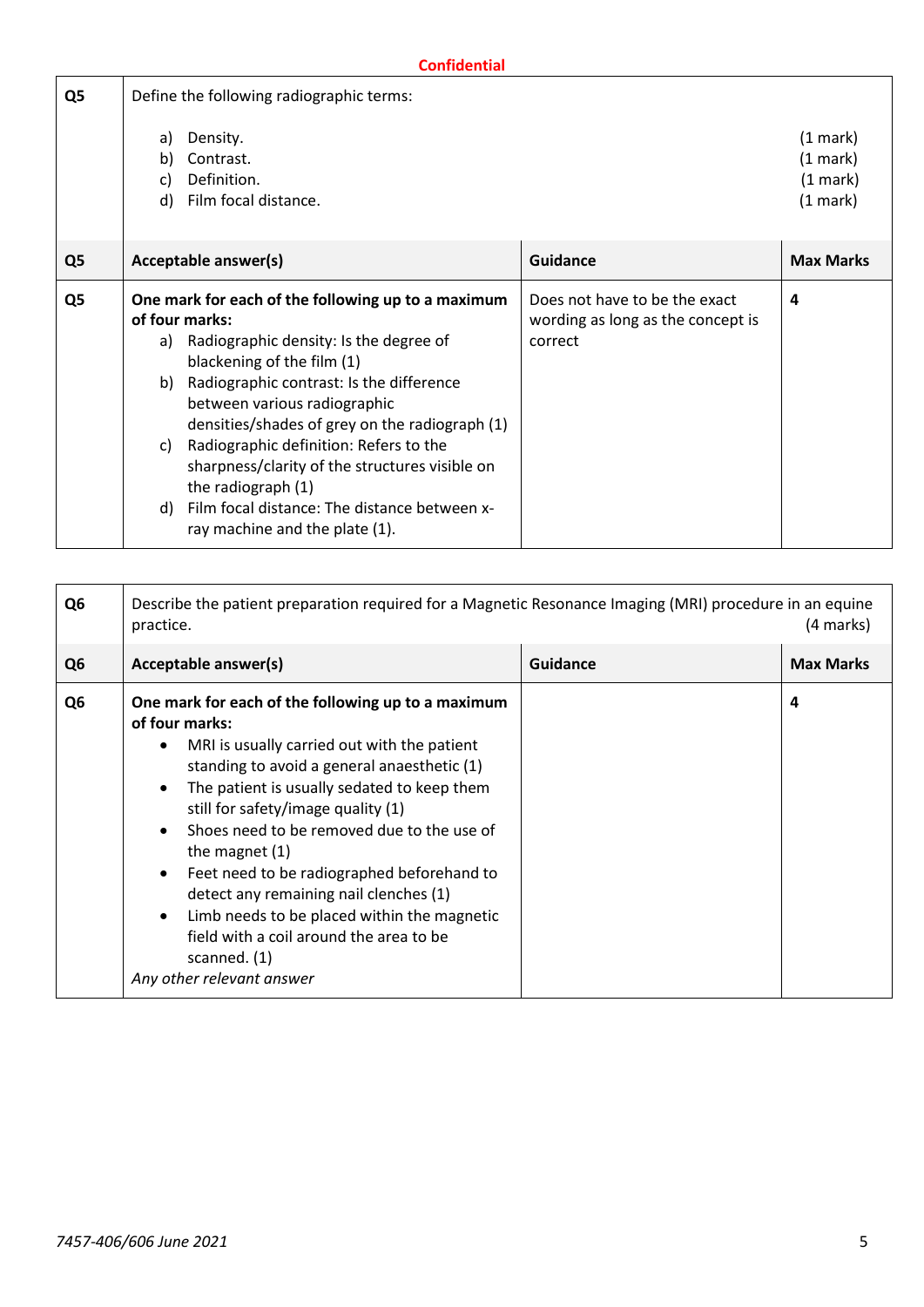| Q7 | Describe how a muscle biopsy sample should be preserved for safe transport to a laboratory.                                                                                                                                                                                                                                           |          | (3 marks)        |
|----|---------------------------------------------------------------------------------------------------------------------------------------------------------------------------------------------------------------------------------------------------------------------------------------------------------------------------------------|----------|------------------|
| Q7 | Acceptable answer(s)                                                                                                                                                                                                                                                                                                                  | Guidance | <b>Max Marks</b> |
| Q7 | One mark for each of the following up to a maximum<br>of three marks:<br>Place in 10% formalin (1)<br>$\bullet$<br>A wide necked container should be used (1)<br>$\bullet$<br>Sample containers should be robust/leak<br>proof $(1)$<br>At least 10 times the volume of fixative should<br>be used $(1)$<br>Any other relevant answer |          | 3                |

| Q8 | A horse requires a stitch up of a small skin wound on the left pectoral area.                                                                                                                                                                                                                                                                                                                                                                                                              |          |                       |
|----|--------------------------------------------------------------------------------------------------------------------------------------------------------------------------------------------------------------------------------------------------------------------------------------------------------------------------------------------------------------------------------------------------------------------------------------------------------------------------------------------|----------|-----------------------|
|    | a) State what suture pattern should be used.<br>Give two reasons for using this.<br>b)                                                                                                                                                                                                                                                                                                                                                                                                     |          | (1 mark)<br>(2 marks) |
| Q8 | Acceptable answer(s)                                                                                                                                                                                                                                                                                                                                                                                                                                                                       | Guidance | <b>Max Marks</b>      |
| Q8 | One mark for each of the following up to a maximum<br>of one mark<br>a) Suture pattern:<br>Continuous suture pattern (1)<br>b) One mark for each of the following up to a<br>maximum of two marks:<br>Reasons:<br>Quick suture pattern to perform (1)<br>$\bullet$<br>Good for areas of low tension such as the skin<br>$\bullet$<br>(1)<br>Economical on stitch material (1)<br>$\bullet$<br>Creates good, even tension for a skin wound<br>$\bullet$<br>(1)<br>Any other relevant answer |          | 3                     |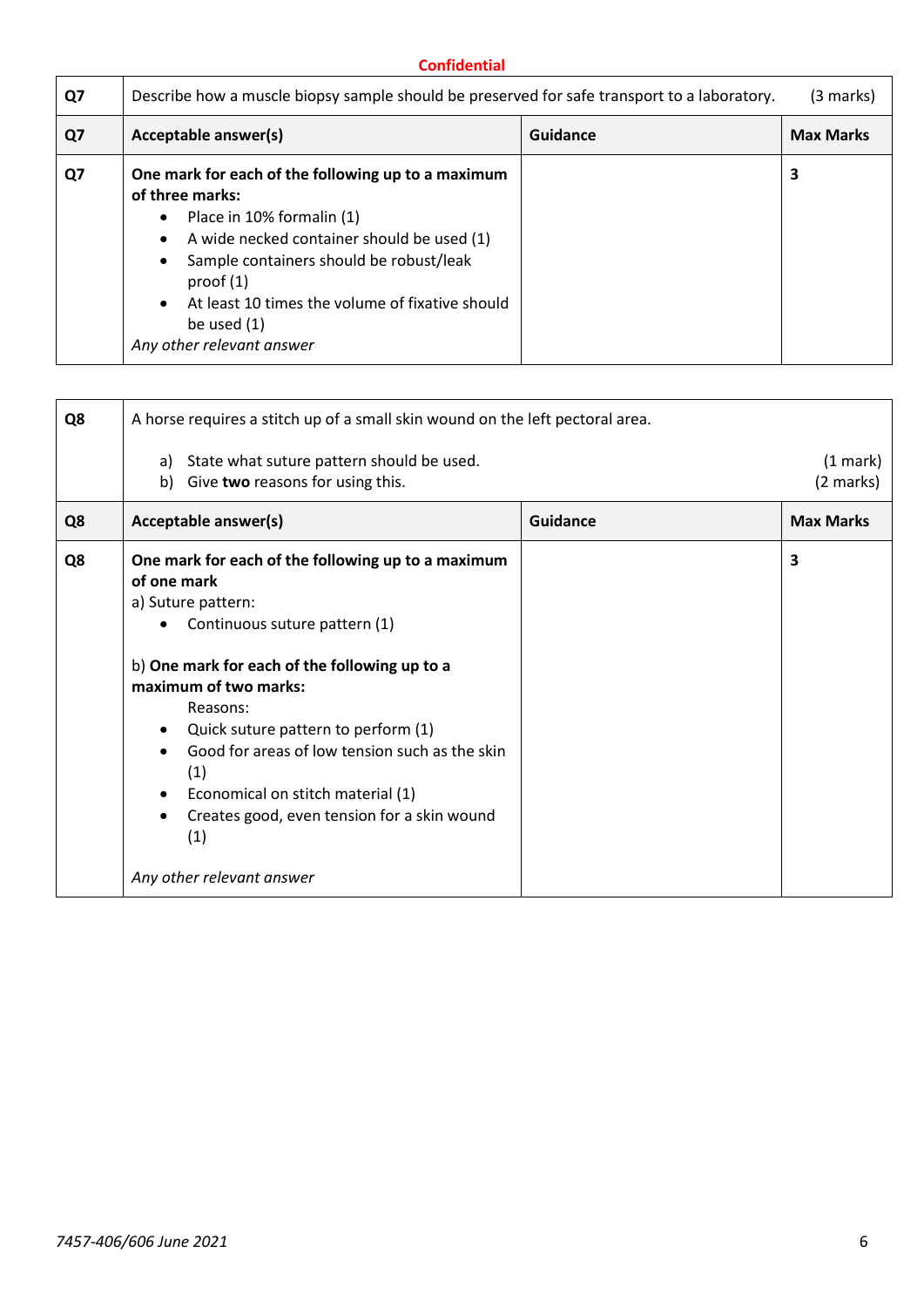| Q9             | Define the following terms:                                                                                                                                                                                |                                                                            |                        |
|----------------|------------------------------------------------------------------------------------------------------------------------------------------------------------------------------------------------------------|----------------------------------------------------------------------------|------------------------|
|                | Criminal law.<br>a)<br>Civil law.<br>b)                                                                                                                                                                    |                                                                            | $(1$ mark)<br>(1 mark) |
| Q <sub>9</sub> | Acceptable answer(s)                                                                                                                                                                                       | Guidance                                                                   | <b>Max Marks</b>       |
| Q <sub>9</sub> | One mark for each of the following up to a maximum<br>of two marks:<br>a) Criminal law: maintains law and order to<br>protect the public (1).<br>b) Civil law: upholds the rights of the individual<br>(1) | Does not have to be exact<br>wording as long as the concept is<br>correct. | 2                      |

| Q10 | Name the secondary legislation that outlines the legal practice of a veterinary nurse.                                                      |                                                                                                                                                                  | $(1$ mark $)$    |
|-----|---------------------------------------------------------------------------------------------------------------------------------------------|------------------------------------------------------------------------------------------------------------------------------------------------------------------|------------------|
| Q10 | Acceptable answer(s)                                                                                                                        | Guidance                                                                                                                                                         | <b>Max Marks</b> |
| Q10 | One mark for the following, to a maximum of one<br>mark:<br>Schedule 3 (amendment order 2002) of The<br><b>Veterinary Surgeons Act 1966</b> | Allow:<br>Schedule 3<br>Schedule 3 (2002)<br>Veterinary Surgeons Act Part 2:<br>Schedule 3<br>Answer must include 'Schedule 3'<br>Or any other reasonable answer | 1                |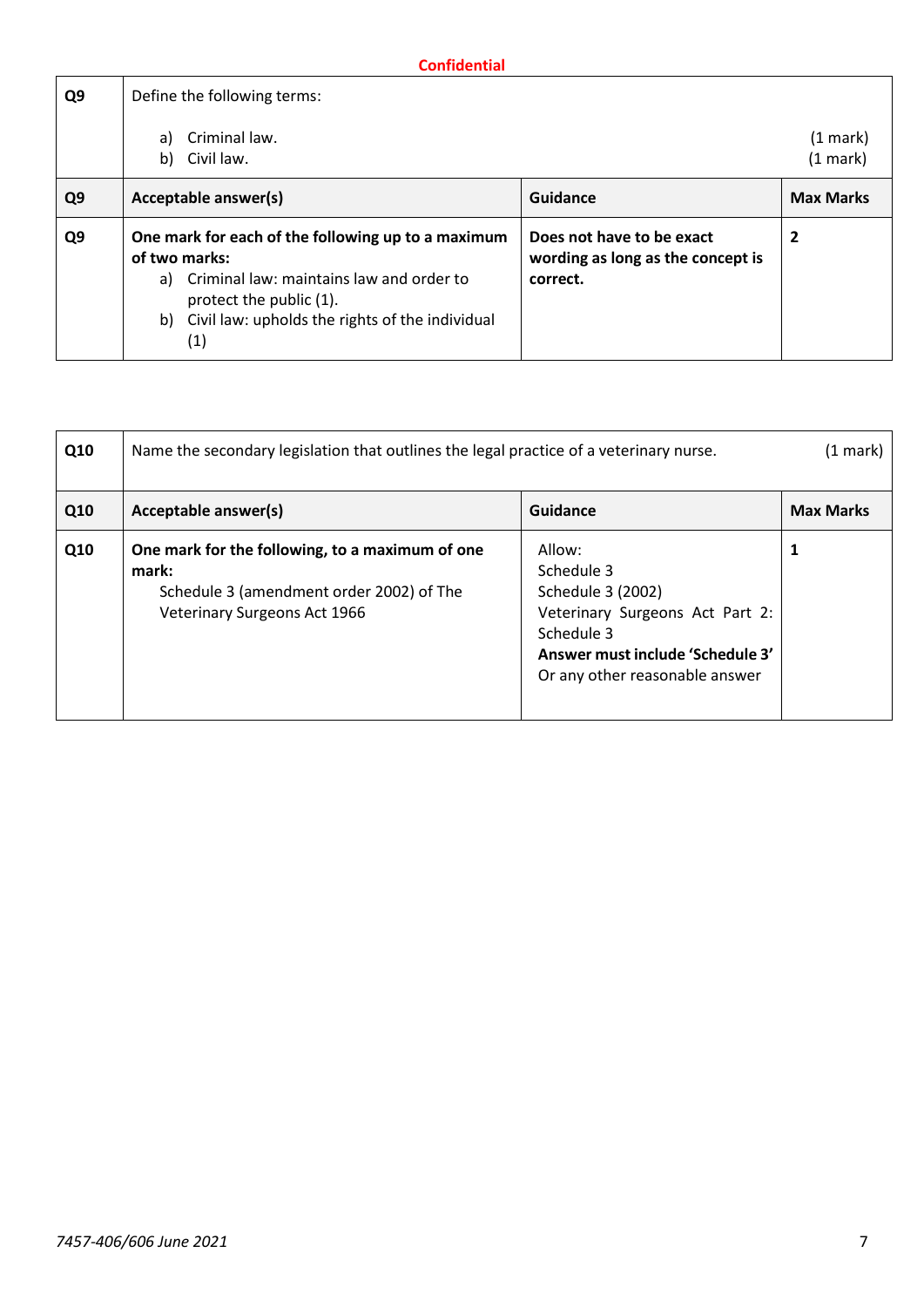| Q11 | Explain the role of the Royal College of Veterinary Surgeons (RCVS) as a regulator in public protection.                                                                                                                                                                                                                                                                                                                                                                                                                                        |                 | (2 marks)        |
|-----|-------------------------------------------------------------------------------------------------------------------------------------------------------------------------------------------------------------------------------------------------------------------------------------------------------------------------------------------------------------------------------------------------------------------------------------------------------------------------------------------------------------------------------------------------|-----------------|------------------|
| Q11 | Acceptable answer(s)                                                                                                                                                                                                                                                                                                                                                                                                                                                                                                                            | <b>Guidance</b> | <b>Max Marks</b> |
| Q11 | One mark for each of the following up to a maximum<br>of two marks:<br>Investigate complaints/malpractice (1) to<br>$\bullet$<br>ensure that all registered professionals are<br>meeting their professional code of<br>conduct/standards (1)<br>To ensure the members meet the professional<br>$\bullet$<br>standards (for the period of registration) (1) by<br>monitoring compliance/CPD (1)<br>Approve qualification/registration rules (1) to<br>$\bullet$<br>maintain the industry standard/legislation (1)<br>Any other reasonable answer |                 | 2                |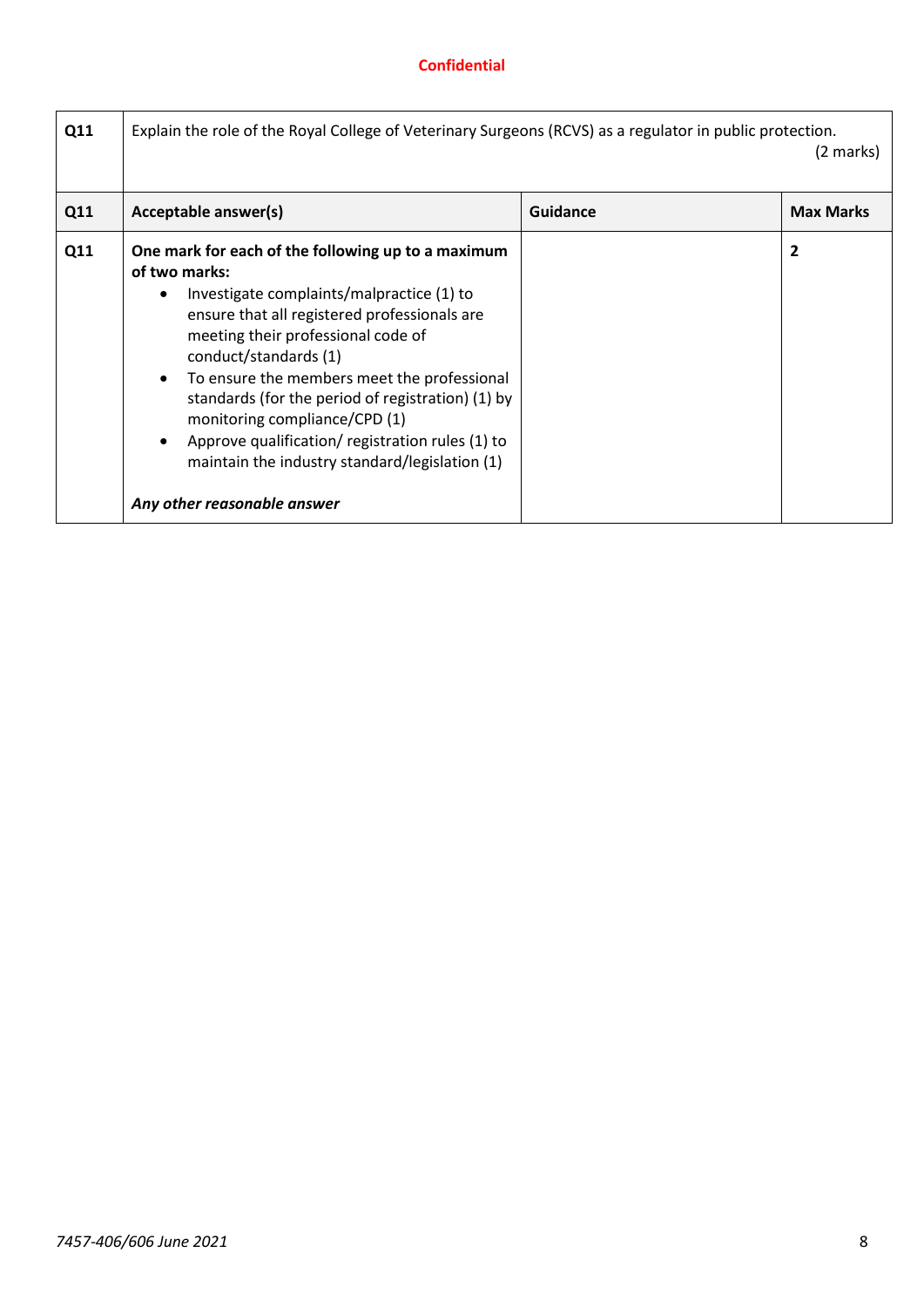| Q12 | Give two reasons why each of the following are important components of pre-anaesthetic preparation:                                                                                                                                                                                                                                                                                                                                                                                                                                                                          |                                                                            |                                     |
|-----|------------------------------------------------------------------------------------------------------------------------------------------------------------------------------------------------------------------------------------------------------------------------------------------------------------------------------------------------------------------------------------------------------------------------------------------------------------------------------------------------------------------------------------------------------------------------------|----------------------------------------------------------------------------|-------------------------------------|
|     | a) Fasting.<br>Shoe removal.<br>b)<br>Premedication.<br>c)                                                                                                                                                                                                                                                                                                                                                                                                                                                                                                                   |                                                                            | (2 marks)<br>(2 marks)<br>(2 marks) |
| Q12 | Acceptable answer(s)                                                                                                                                                                                                                                                                                                                                                                                                                                                                                                                                                         | <b>Guidance</b>                                                            | <b>Max Marks</b>                    |
| Q12 | One mark for each of the following up to a maximum<br>of two marks:<br>a) Fasting:<br>Reduces the weight of the gastrointestinal<br>$\bullet$<br>tract on the diaphragm and so facilitates<br>breathing (1)<br>Reduces the chances of stomach rupture on<br>induction (1)<br>One mark for each of the following up to a maximum<br>of two marks:<br>b) Shoe removal:<br>Prevents injury to the horse (1)<br>$\bullet$<br>Prevents damage to the floor of the knock<br>down box (1)<br>Prevents injury to personnel (1)<br>One mark for each of the following up to a maximum | Does not have to be exact<br>wording as long as the concept is<br>correct. | 6                                   |
|     | of two marks:                                                                                                                                                                                                                                                                                                                                                                                                                                                                                                                                                                |                                                                            |                                     |
|     | c) Premedication:<br>Calms the patient and therefore reduces injury<br>to the horse (1)<br>Calms the patient and therefore reduces injury<br>to personnel (1)<br>Contributes to multimodal anaesthesia and<br>therefore improves the anaesthetic quality (1)<br>Any other relevant answer                                                                                                                                                                                                                                                                                    |                                                                            |                                     |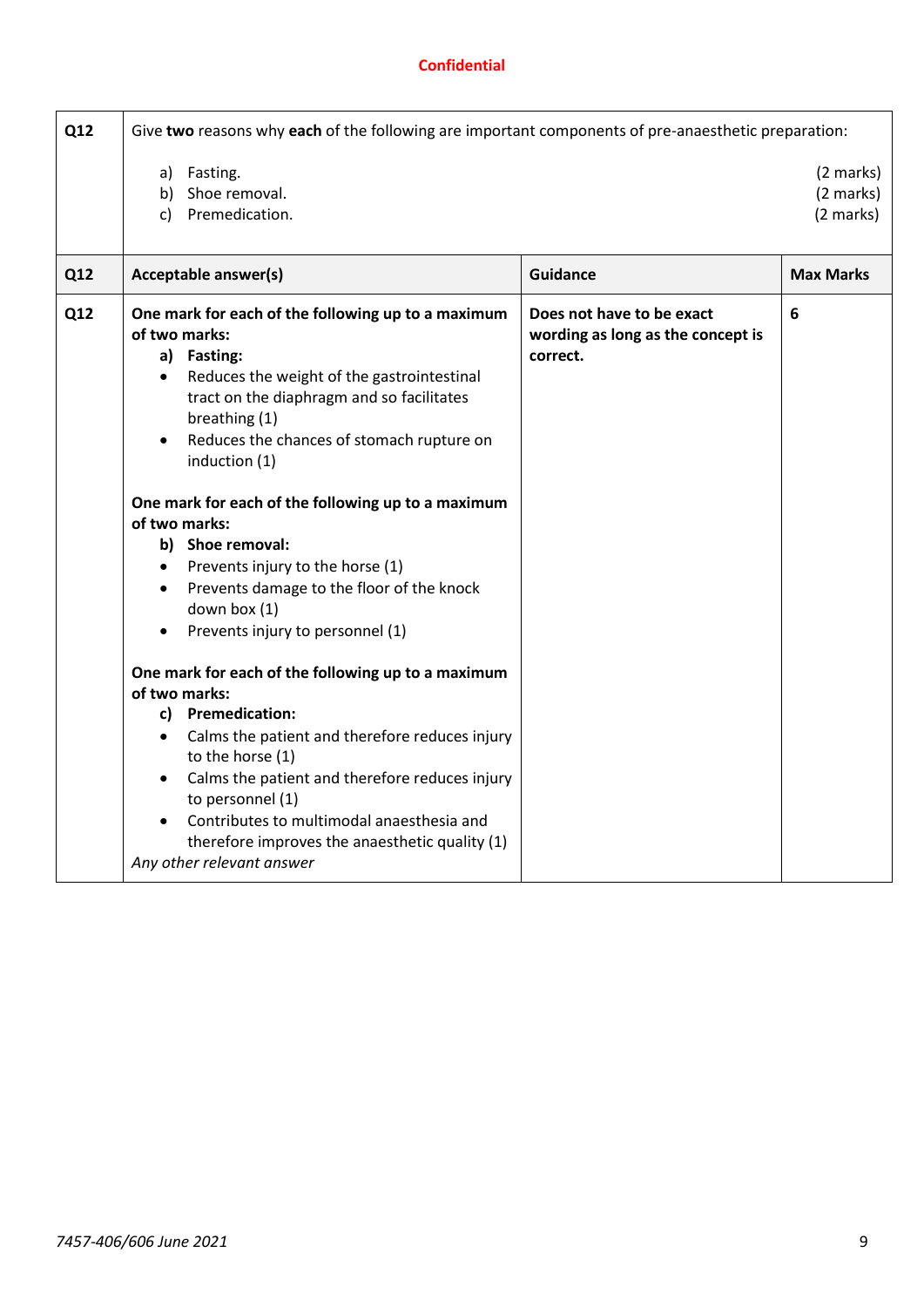| Q13 | State two requirements for a successful handover of a patient following a general anaesthetic. (2 marks)                                                                                                                                                                                                                                                                                                                                                    |          |                  |
|-----|-------------------------------------------------------------------------------------------------------------------------------------------------------------------------------------------------------------------------------------------------------------------------------------------------------------------------------------------------------------------------------------------------------------------------------------------------------------|----------|------------------|
| Q13 | Acceptable answer(s)                                                                                                                                                                                                                                                                                                                                                                                                                                        | Guidance | <b>Max Marks</b> |
| Q13 | One mark for each of the following up to a maximum<br>of two marks:<br>Preparation of suitable recovery<br>٠<br>accommodation (1)<br>Careful transition to recovery accommodation<br>$\bullet$<br>(1)<br>Handover information: vital signs/wound<br>$\bullet$<br>appearance/time and quality of recovery/post<br>anaesthetic complications (1)<br>Treatment instructions (1)<br>٠<br>Relevant patient records (1)<br>$\bullet$<br>Any other relevant answer |          | 2                |

| Q14 | Define the term 'triage'.<br>a)<br>Identify two disorders that would be classified as urgent cases.<br>b)                                                                                                                                                                                                                                                                                                                                                                         |                                                                            | (1 mark)<br>(2 marks) |
|-----|-----------------------------------------------------------------------------------------------------------------------------------------------------------------------------------------------------------------------------------------------------------------------------------------------------------------------------------------------------------------------------------------------------------------------------------------------------------------------------------|----------------------------------------------------------------------------|-----------------------|
| Q14 | Acceptable answer(s)                                                                                                                                                                                                                                                                                                                                                                                                                                                              | Guidance                                                                   | <b>Max Marks</b>      |
| Q14 | One mark for the following up to a maximum of one<br>mark:<br>Triage: The process of determining the priority<br>a)<br>of patients' treatment based on the severity of<br>their condition (1)<br>One mark for each of the following up to a maximum<br>of two marks:<br>b) Urgent cases:<br>Surgical colic (1)<br>Fracture (1)<br>Atypical myopathy (1)<br>$\bullet$<br>Septicaemic foal (1)<br>Airway obstruction (1)<br>Guttural pouch mycosis (1)<br>Any other relevant answer | Does not have to be exact<br>wording as long as the concept is<br>correct. | 3                     |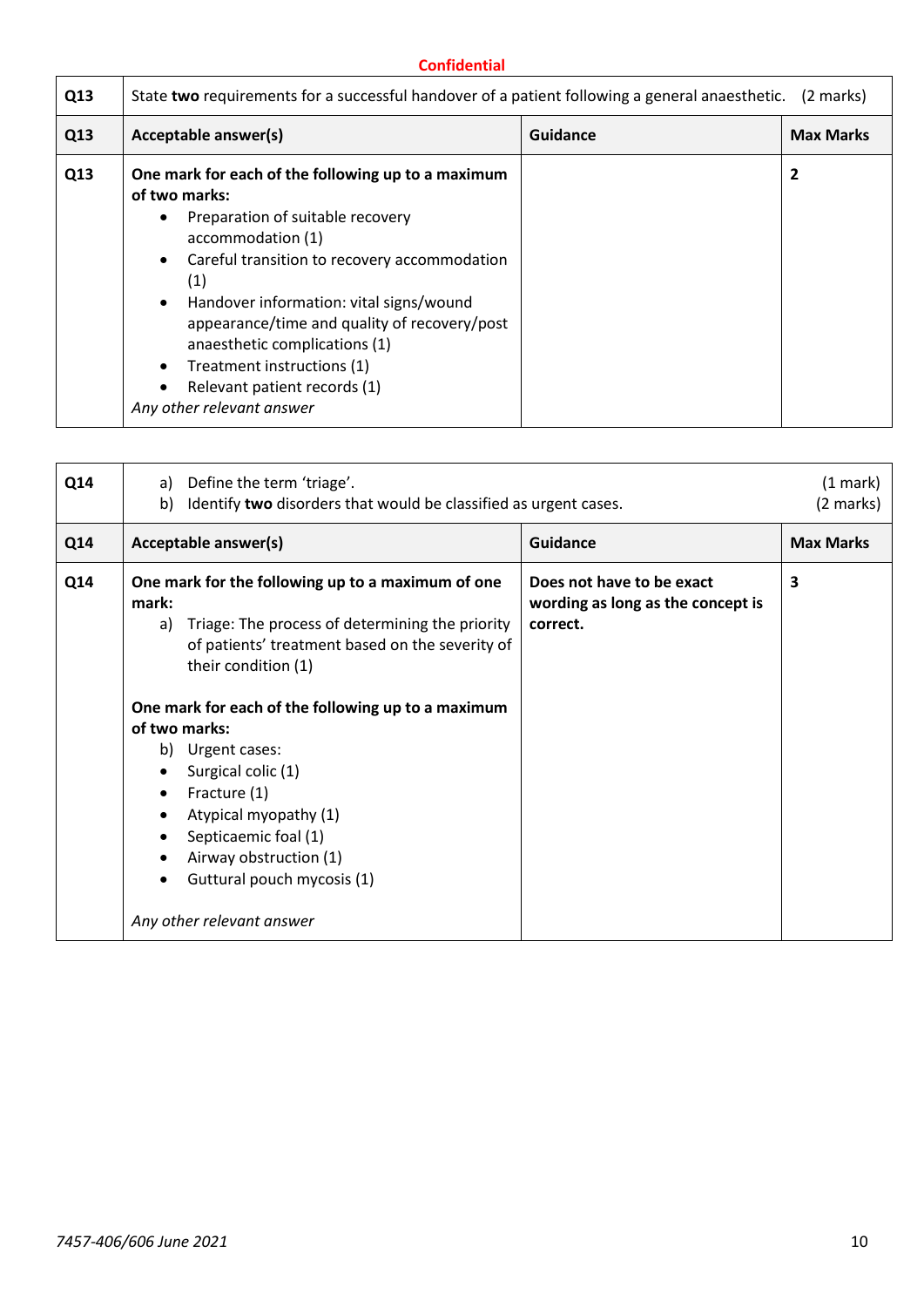| Q15 | Explain the purpose of an electrocardiogram and the parameters it measures.<br>a)<br>Give one example of when it may be used to monitor a critical patient.<br>b)                                                                                                                                                                                                                                                                                                                                                                                                                                                   |                 | (2 marks)<br>(1 mark) |
|-----|---------------------------------------------------------------------------------------------------------------------------------------------------------------------------------------------------------------------------------------------------------------------------------------------------------------------------------------------------------------------------------------------------------------------------------------------------------------------------------------------------------------------------------------------------------------------------------------------------------------------|-----------------|-----------------------|
| Q15 | <b>Acceptable answer(s)</b>                                                                                                                                                                                                                                                                                                                                                                                                                                                                                                                                                                                         | <b>Guidance</b> | Max mks               |
| Q15 | One mark for each of the following up to a<br>a)<br>maximum of 2 marks:<br><b>Purpose:</b><br>ECG provides information on the<br>electrical activity of the heart/<br>gives information regarding heart rate and<br>rhythm $(1)$<br>Parameters: Maps out the electrical<br>activity of the heart into PQRST complexes<br>(1)<br>1 mark for any of the following to a maximum of<br>b)<br>1 mark.<br>Allows for identification of<br>arrhythmias (1)<br>Can be useful when monitoring<br>$\bullet$<br>patients with:<br>colic/hypocalcemia/atypical<br>myopathy/atrial fibrillation (1)<br>Any other relevant answer |                 | 3                     |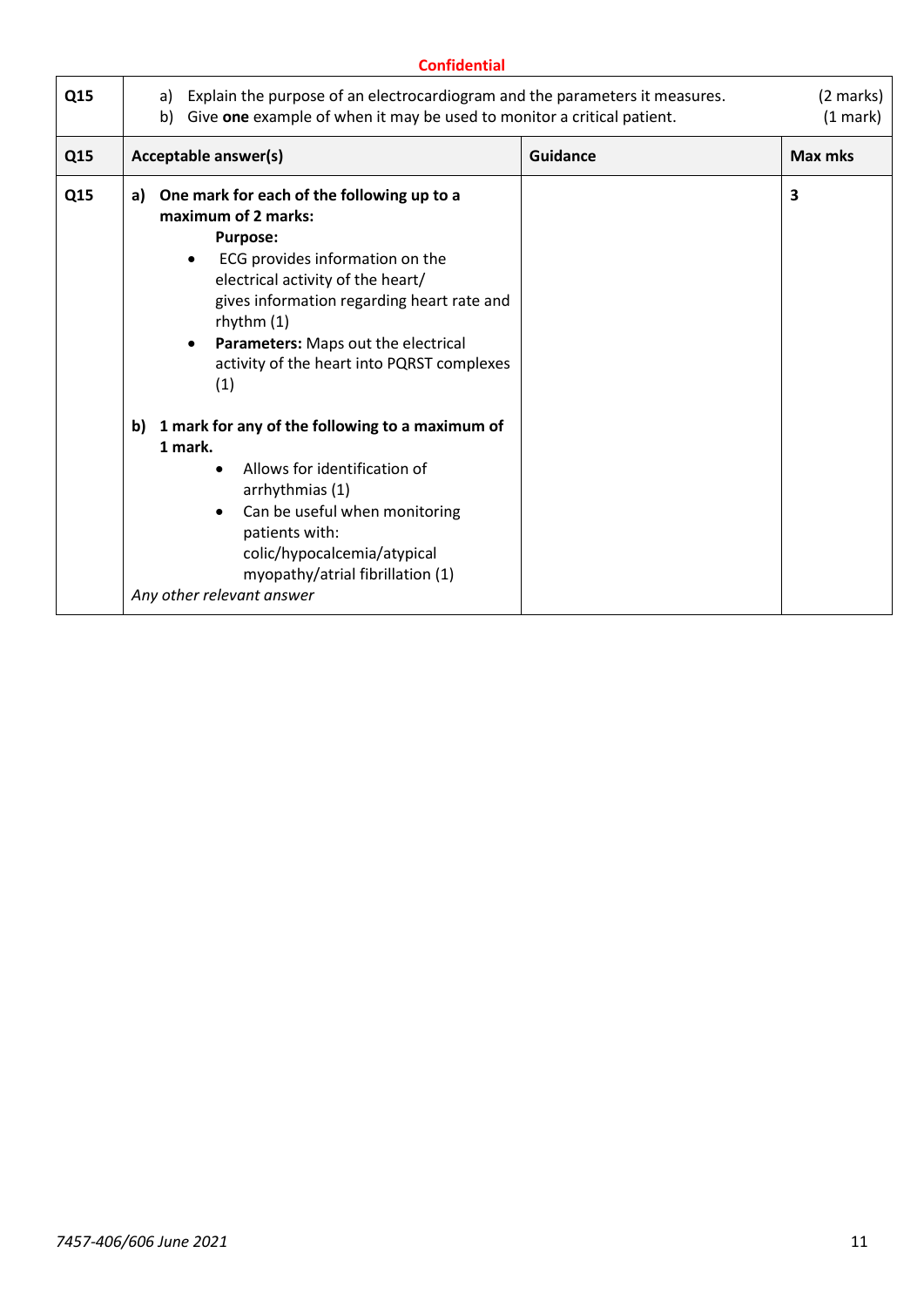| Q16 | Describe three actions to take when providing first aid treatment to a patient with a haemorrhaging leg<br>wound.                                                                                                                                                                                                                                                                                                                                                                                                                                                                                                                                                                                                                                                                                                                                                 |                                     |                  |
|-----|-------------------------------------------------------------------------------------------------------------------------------------------------------------------------------------------------------------------------------------------------------------------------------------------------------------------------------------------------------------------------------------------------------------------------------------------------------------------------------------------------------------------------------------------------------------------------------------------------------------------------------------------------------------------------------------------------------------------------------------------------------------------------------------------------------------------------------------------------------------------|-------------------------------------|------------------|
| Q16 | Acceptable answer(s)                                                                                                                                                                                                                                                                                                                                                                                                                                                                                                                                                                                                                                                                                                                                                                                                                                              | <b>Guidance</b>                     | <b>Max Marks</b> |
| Q16 | One mark for each of the following up to a maximum<br>of three marks:<br>Ensure the patient is correctly restrained to<br>prevent further injury to personnel/the<br>patient (1)<br>Apply pressure to the wound with a bandage<br>$\bullet$<br>to stem the bleeding/pack the wound (1)<br>If the haemorrhage continues, apply more<br>$\bullet$<br>pressure/do not remove the original bandage<br>(1)<br>Seek veterinary direction regarding pain relief<br>$\bullet$<br>(1)<br>Prepare any equipment required e.g. x-ray<br>$\bullet$<br>machine/ultrasound scanner to allow further<br>investigation (1)<br>Prepare any fluids/blood products to help to<br>$\bullet$<br>restore circulating volume (1)<br>Apply a tourniquet above the wound to stem<br>the bleeding (1)<br>Apply pressure to the most cranial artery to<br>$\bullet$<br>stem the bleeding (1) | Do not accept $-$ stop the bleeding | 3                |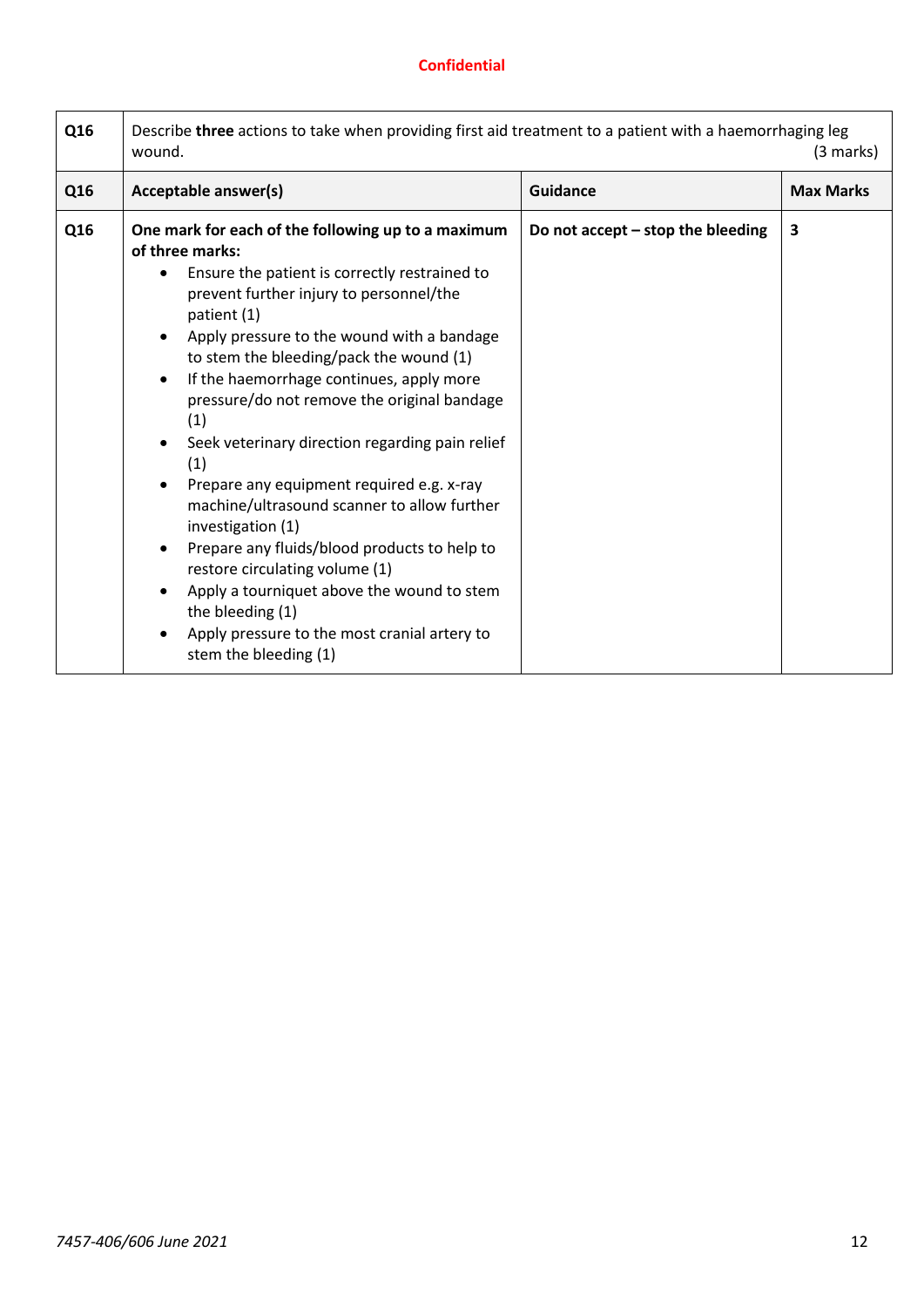|     | <b>Confidential</b>                                                                                                                                                                                                                                                                                                                                                                                                                                                                                                                                                                                                                                                                                                                                                                                                                 |                                                                                                                                                                                                                                                                                                                                                                                                                                                                                                                                                                                                                            |                  |
|-----|-------------------------------------------------------------------------------------------------------------------------------------------------------------------------------------------------------------------------------------------------------------------------------------------------------------------------------------------------------------------------------------------------------------------------------------------------------------------------------------------------------------------------------------------------------------------------------------------------------------------------------------------------------------------------------------------------------------------------------------------------------------------------------------------------------------------------------------|----------------------------------------------------------------------------------------------------------------------------------------------------------------------------------------------------------------------------------------------------------------------------------------------------------------------------------------------------------------------------------------------------------------------------------------------------------------------------------------------------------------------------------------------------------------------------------------------------------------------------|------------------|
| Q17 | An adult horse requires cardiopulmonary resuscitation in the operating theatre, at the practice.                                                                                                                                                                                                                                                                                                                                                                                                                                                                                                                                                                                                                                                                                                                                    |                                                                                                                                                                                                                                                                                                                                                                                                                                                                                                                                                                                                                            |                  |
|     | Discuss the process of cardiopulmonary resuscitation in a horse, including protocols and management of<br>personnel.<br>(9 marks)                                                                                                                                                                                                                                                                                                                                                                                                                                                                                                                                                                                                                                                                                                   |                                                                                                                                                                                                                                                                                                                                                                                                                                                                                                                                                                                                                            |                  |
| Q17 | Acceptable answer(s)                                                                                                                                                                                                                                                                                                                                                                                                                                                                                                                                                                                                                                                                                                                                                                                                                | <b>Guidance</b>                                                                                                                                                                                                                                                                                                                                                                                                                                                                                                                                                                                                            | <b>Max Marks</b> |
| Q17 | <b>Band 1 (1-3 marks)</b><br>A limited range of considerations with a mostly<br>descriptive answer showing clear gaps in knowledge<br>and limited understanding. Candidate attempts to use<br>technical language infrequently. Attempted to provide<br>some explanations but may not all be relevant.<br>Band 2 (4-6 marks)<br>The candidate considered a range of aspects of the<br>topic with a developed discussion showing clear<br>knowledge and understanding with some gaps.<br>Technical terminology is used frequently. Discussion is<br>supported with relevant explanation(s)<br><b>Band 3 (7-9 marks)</b><br>Candidate considered a wide range of aspects of the<br>topic with a comprehensive discussion showing<br>thorough knowledge and understanding. Technical<br>terminology is used correctly and appropriately | Indicative content:<br>Drugs:<br>Contents of a crash kit:<br>$\bullet$<br>Adrenaline<br>$\bullet$<br>Atropine<br>$\bullet$<br>Lidocaine<br>$\bullet$<br>Dobutamine<br>$\bullet$<br>Catheters<br>$\bullet$<br>IV fluids - crystalloids<br>$\bullet$<br><b>Trach tubes</b><br>IV catheters<br>Equipment:<br>ET tubes<br><b>GA circuit</b><br>$\bullet$<br>Defibrillator<br>Stethoscope<br>ECG<br><b>Protocols:</b><br>Airway, breathing,                                                                                                                                                                                     | 9                |
|     | throughout. The discussion is supported using a broad<br>range of highly relevant links to the topic with clear<br>and detailed justifications.                                                                                                                                                                                                                                                                                                                                                                                                                                                                                                                                                                                                                                                                                     | circulation, drugs,<br>electrical defibrillation,<br>follow up (ABC system)<br>Turn volatile agent off<br>Note the time<br>$\bullet$<br>Begin IPPV with pure<br>oxygen<br>External cardiac massage -<br>$\bullet$<br>left lateral recumbency,<br>jump on horse landing<br>with knees over heart.<br>30 compressions per<br>$\bullet$<br>minute.<br>Once circulation restored<br>give drugs - adrenaline<br>followed by atropine if no<br>response seen.<br>Lidocaine used for<br>$\bullet$<br>dysrhythmias.<br>Dobutamine used in the<br>case of hypotension.<br>Success rate 2:50 if caught<br>$\bullet$<br>early enough. |                  |